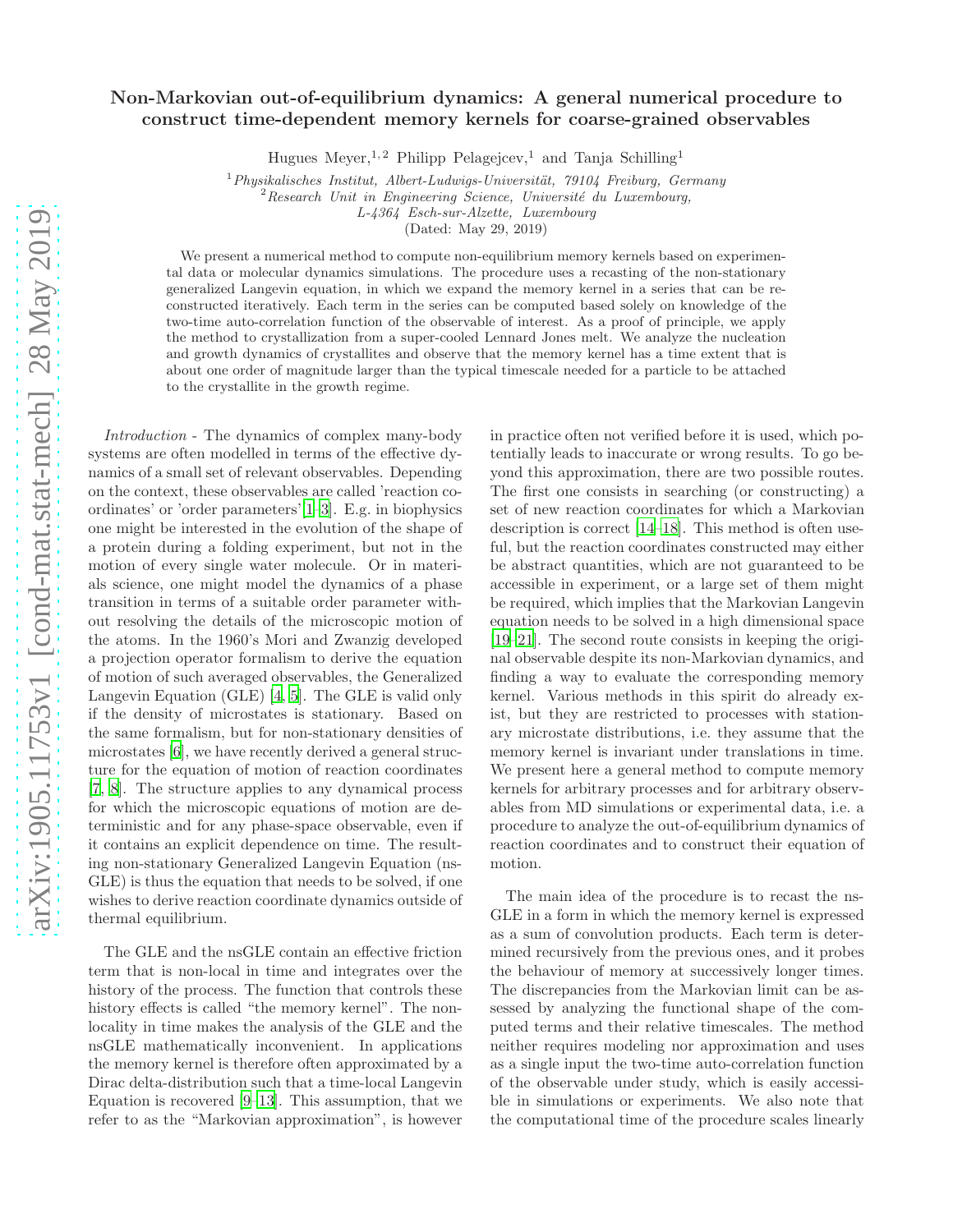with the number of terms computed in the expansion.

As a proof of principle, we apply this new technique to the process of crystallization of a super-cooled Lennard-Jones melt. Crystallization processes are usually described in the framework of Transition State Theory, which is based on a Markovian approximation. We test this assumption here and reconstruct the memory kernel of the nsGLE which governs the evolution of nucleation and growth of crystalline clusters. We observe significant memory effects.

*Numerical method* - Consider a system of  $N \gg 1$  degrees of freedom  $\{\Gamma_i\}_{i\leq N}$  that evolve according to deterministic microscopic equations of motion (e.g. Hamilton's equations of motion), and a phase-space observable  $A(\Gamma)$  that is fully determined by the location  $\Gamma$  in phase-space. Next, take an ensemble, i.e. a large number of copies of the system, and allow these copies to be initialized according to any phase-space distribution, in particular a non-stationary one. The microscopic equations of motion as well as the observable A can also be explicitly time-dependent. These formal definitions are general enough to encompass a very broad spectrum of processes. We showed in ref. [\[7](#page-4-5)] that for any such observable and for any dynamical process, regardless of how far from equilibrium it evolves, one can always define functions  $\omega(t)$ ,  $K(t', t)$  and  $\eta_t$  such that the equations of motion for  $A_t$  and for its auto-correlation function  $C(t', t) = \langle A^*(t')A(t) \rangle$  are

$$
\frac{dA_t}{dt} = \omega(t)A_t + \int_0^t d\tau K(\tau, t)A_\tau + \eta_t \tag{1}
$$

$$
\frac{\partial C(t',t)}{\partial t} = \omega(t)C(t',t) + \int_{t'}^{t} d\tau C(t',\tau)K(\tau,t) \tag{2}
$$

where  $K(\tau, t)$  is the memory kernel and the average is taken over the ensemble of non-equilibrium trajectories. The time-dependence as a subscript denotes the dependence on a single trajectory, whereas the timedependence between parentheses indicates a fixed function of time independent of the trajectory. In particular we showed  $\omega(t) = d \left( \ln \sqrt{C(t,t)} \right) / dt$ . If the timescale on which  $A_t$  evolves is much longer than the typical microscopic timescale,  $\eta_t$  can be interpreted as a noise.

Several methods are already available to infer memory kernels from simulation data, e.g. Fourier-Laplace analysis [\[22–](#page-4-13)[25\]](#page-4-14), projection operator analysis [\[26](#page-4-15)[–28\]](#page-4-16), parametrization techniques [\[29,](#page-4-17) [30\]](#page-4-18), and iterative numerical inference schemes [\[31\]](#page-4-19). However, these methods are applicable only to stationary processes where the memory kernel  $K(t', t)$  effectively depends only on the difference  $t' - t$ . We propose here a method that applies in both the stationary and the non-stationary case. The basic idea is to use a measured (or simulated) auto-correlation function  $C(t', t)$  to construct the memory kernel by means of an iterative procedure:

We formally integrate eqn. [\(2\)](#page-1-0) into

<span id="page-1-1"></span>
$$
C(t',t) = C(t',t') + \int_{t'}^{t} d\tau C(t',\tau) \mathcal{J}(\tau,t)
$$
 (3)

where we have defined

$$
\mathcal{J}(t',t) = \omega(t') + \int_{t'}^{t} d\tau K(t',\tau)
$$
 (4)

such that  $K(t', t) = \partial_t \mathcal{J}(t', t)$ . Taking the derivative of eq.  $(3)$  with respect to  $t'$  and rearranging terms allows to write

$$
\mathcal{J}(t',t) = j_0(t',t) + \int_{t'}^t d\tau \mathcal{S}_0(t',\tau) \mathcal{J}(\tau,t) \qquad (5)
$$

where we have defined

$$
S_0(t',t) = C(t',t')^{-1} \partial_{t'} C(t',t)
$$
\n
$$
(6)
$$

$$
j_0(t',t) = C(t',t')^{-1} \partial_{t'} \left[ C(t',t') - C(t',t) \right] \tag{7}
$$

(Note that the first time-derivative of the autocorrelation function  $\partial_{t'} C(t', t)$  is all that is required for the following steps. We do not need to take any further time-derivatives of the input data.)

Next we substitute  $\mathcal{J}(t, \tau)$  on the right-hand side of eq. [\(15\)](#page-5-0) by eq. [\(15\)](#page-5-0) itself.

$$
\mathcal{J}(t',t) = j_0(t',t) + \int_{t'}^t d\tau \mathcal{S}_0(t',\tau) j_0(\tau,t)
$$

$$
+ \int_{t'}^t d\tau \mathcal{S}_1(t',\tau) \mathcal{J}(\tau,t) \qquad (8)
$$

<span id="page-1-3"></span><span id="page-1-0"></span>where we have defined  $S_1(t',t) = \int_{t'}^t d\tau S_0(t',\tau) S_0(\tau,t)$ . This construction is similar to a typical diagrammatic expansion in liquid state theory, e.g. in the context of the Ornstein-Zernike equation [\[32\]](#page-4-20).  $S_1(t', t)$  takes into account correlations at intermediate times  $\tau$  similar to the way correlations between two particles in a liquid would be mediated by other particles.

We iterate the recursive substitution of  $\mathcal{J}(\tau, t)$  below the integral and finally obtain

$$
\mathcal{J}(t',t) = j_0(t',t) + \int_{t'}^t d\tau \mathcal{S}(t',\tau) j_0(\tau,t)
$$
 (9)

where  $S(t',t) := \sum_{n=0}^{\infty} S_n(t',t)$ , and the functions  $S_n$ are defined recursively via the identity

<span id="page-1-2"></span>
$$
\int_{t'}^{t} d\tau S_n(t',\tau) S_m(\tau,t) = S_{n+m+1}(t',t), \qquad (10)
$$

which is valid for any  $(n, m) \in \mathbb{N}^2$ . Note that in the limit  $\omega = 0$  we have  $\mathcal{J}(t', t) \stackrel{\omega = 0}{\rightarrow} -\mathcal{S}(t', t)$ . In general, higher orders in the expansion have impact on longer times, and the number of terms needed for the sum  $\mathcal S$ to converge at a certain time yields information about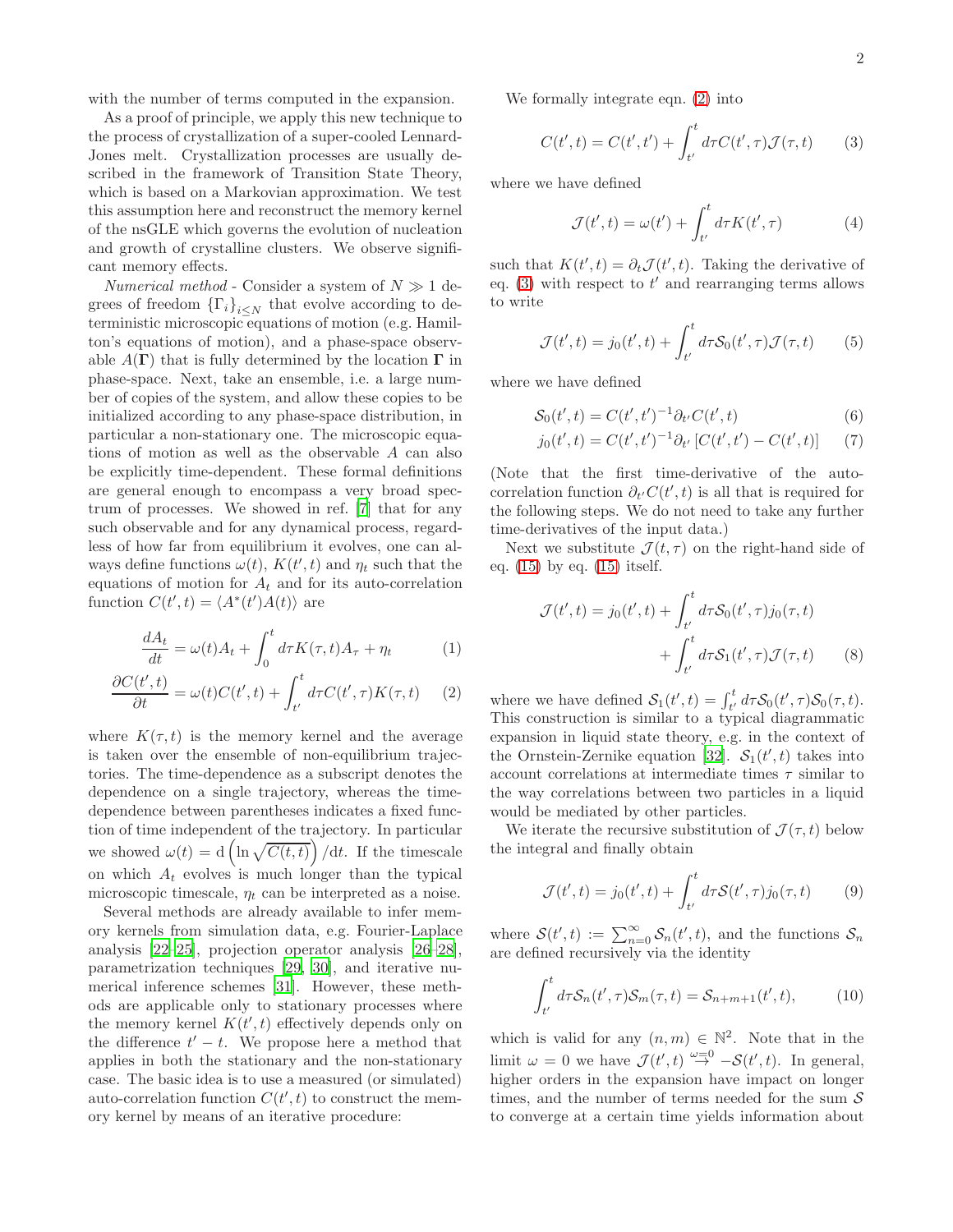the strength and the time-extend of the memory effects. Details about this statement as well as about the Markovian limit are given in appendix.

As all terms on the right-hand side of eqn. [\(21\)](#page-6-0) are expressed in terms of the auto-correlation function  $C(t', t)$ , we propose the following numerical scheme to compute  $K(t',t)$ :

- 1. Carry out a set of simulations (or experiments) and measure the observable  $A_t$  for each trajectory. [1](#page-2-0)
- 2. Compute the two-time auto-correlation function  $C(t', t) = N_{\text{traj}}^{-1} \sum_{i \in \text{traj}} A_{t'}^{*(i)}$  $_{t'}^{*(i)}A_t^{(i)}$ .
- 3. Compute  $S_0$  and  $j_0$  using eqns. [\(16\)](#page-5-1) and [\(17\)](#page-5-2).
- 4. Compute  $S_{n+1}$  recursively using eqn. [\(10\)](#page-1-2) with  $m = 0$ . Stop whenever for any times t' and t,  $\mathcal{S}_n(t',t) \ll \sum_{j=0}^n \mathcal{S}_j(t',t).$
- 5. Compute  $\mathcal J$  using eqn. [\(21\)](#page-6-0) and finally  $K(t', t) =$  $\partial_t \mathcal{J}(t',t)$ .

This method is general enough to be applied to any dynamical process and any observable, even far from equilibrium, because it relies only on the structure of equs. [\(1\)](#page-1-3) and [\(2\)](#page-1-0). Note that once the memory kernel has been constructed, the corresponding nsGLE can be solved to predict the dynamics of the process. One has thus obtained an effective coarse-grained description in terms of one coordinate rather than N.

Side Remark - If one intends to study the fluctuations of  $A_t$  independently from the evolution of the average trajectory, eqn. [\(1\)](#page-1-3) may not be convenient. Instead one can use a modified, explictly time-dependent phase-space observable  $A(\Gamma, t)$ 

<span id="page-2-3"></span>
$$
\tilde{A}(\mathbf{\Gamma},t) \equiv \left[A(\mathbf{\Gamma}) - \mu_A(t)\right] / \sigma_A(t) \tag{11}
$$

where  $\mu_A(t) = \langle A(t) \rangle$  is the time-dependent average of A and  $\sigma_A(t)^2 = \langle |A(t)|^2 \rangle - \langle A(t) \rangle \langle A^*(t) \rangle$  is its timedependent variance. The obervable  $\tilde{A}$  measure deviations from the average trajectory, normalized by the variance of the process, it is thus a unitless number indicating whether a particular trajectory is delayed or advanced compared to the average one. We can define the corresponding auto-correlation function as  $\tilde{C}(t',t) = \langle \tilde{A}^*(t')\tilde{A}(t) \rangle$  (the notation  $\tilde{\cdot}$  from this point on refers to any function related to  $\tilde{A}$ ), which characterizes how fluctuations decorrelate irrespective of the amplitude of the variable  $A$ . The structure of both equ.  $(1)$  and equ. [\(2\)](#page-1-0) remains valid for  $\tilde{A}$  and  $\tilde{C}$ . We thus introduce a new memory kernel  $\tilde{K}$ , a fluctuating force  $\tilde{\eta}_t$ with  $\langle \tilde{\eta}(t) \rangle = 0$ , and a drift function  $\tilde{\omega}$  which turns out to vanish because  $C(t, t) = 1$  is constant, yielding

<span id="page-2-2"></span><span id="page-2-1"></span>
$$
\frac{d\tilde{A}_t}{dt} = \int_0^t d\tau \tilde{K}(\tau, t)\tilde{A}_\tau + \tilde{\eta}_t \tag{12}
$$

This is then used to rewrite the equation of motion for A<sub>t</sub>. Using  $\sigma_A(t) d\tilde{A}_t/dt = d\Delta A_t/dt - \Delta A_t \sigma_A(t)/\sigma_A(t)$ , where  $\Delta A_t = A_t - \mu_A(t)$ , we can rewrite eqn. [\(12\)](#page-2-1)

$$
\frac{dA_t}{dt} = \dot{\mu}_A(t) + \Omega(t)\Delta A_t + \int_{t'}^t d\tau \Delta A_\tau \mathcal{K}(\tau, t) + f_{t'}(t', t)
$$
\n(13)

with  $\Omega(t) = d \ln (\sigma_A(t)) / dt$ ,  $\mathcal{K}(t', t) = \frac{\sigma_A(t)}{\sigma_A(t')} \tilde{K}(t', t)$  and  $f_{t'}(t',t) = \sigma_A(t)\tilde{\eta}_{t'}(t',t)$ . Hence there is a direct correspondence between the equation of motion for  $A$  and the one for A. Note that  $\omega \neq \Omega$  and  $K \neq \mathcal{K}$  such that eqns. [\(1\)](#page-1-3) and [\(13\)](#page-2-2) are not identical, but their mathematical structure is the same. When studying memory effects and deriving an equation of motion for an observable, one can chose between these equivalent descriptions. In both cases, the method to numerically infer memory kernels is valid.

Lennard-Jones crystallization - As a test of the numerical procedure we analyzed the dynamics of crystallization. We carried out molecular dynamics simulations of  $N = 32,000$  particles interacting via a 6-12 Lennard-Jones potential. We used a cubic box with periodic boundary conditions and we ran the dynamics in the NVT ensemble, using a Nosé-Hoover thermostat to control the temperature. We first equilibrated the liquid phase at density  $\rho = 1$  and temperature  $T = 2$  (in Lennard-Jones reduced units), and then instantaneously quenched the temperature to  $T = 0.75$ , for which the equilibrium phase is known to be a crystal. We then let the system evolve freely (i.e. we did not use any biasing scheme to speed up sampling). In order to monitor the formation and growth of crystallites, we used the method introduced by ten Wolde et. al [\[33\]](#page-4-21) based on orientational bond order parameters [\[34\]](#page-4-22). A crystalline cluster is defined as a set of neighbouring crystal-like particles. The observable that we used as a reaction coordinate is the number  $N_c$  of particles in the largest crystalline cluster. We observed the evolution of  $N_c(t)$ , see fig. [1,](#page-3-0) upper panel, where we also show a typical snapshot of a crystallite. A total of 4019 trajectories were used for the analysis.

We computed for each trajectory the modified variable  $\tilde{N}_c$  as defined in eqn. [\(11\)](#page-2-3) (see fig. [1,](#page-3-0) lower panel), and its auto-correlation function  $\tilde{C}(t',t)$ . We then applied the numerical method presented above. As we used  $\tilde{C}(t',t)$ , the drift term  $\tilde{\omega}$  vanishes, which implies  $j_0 = -S_0$  and  $\mathcal{J} = -S$ . We computed

<span id="page-2-0"></span><sup>1</sup> The number of trajectories must be chosen such that the initial phase-space distribution  $\rho_0(\Gamma)$  is probed with sufficient precision.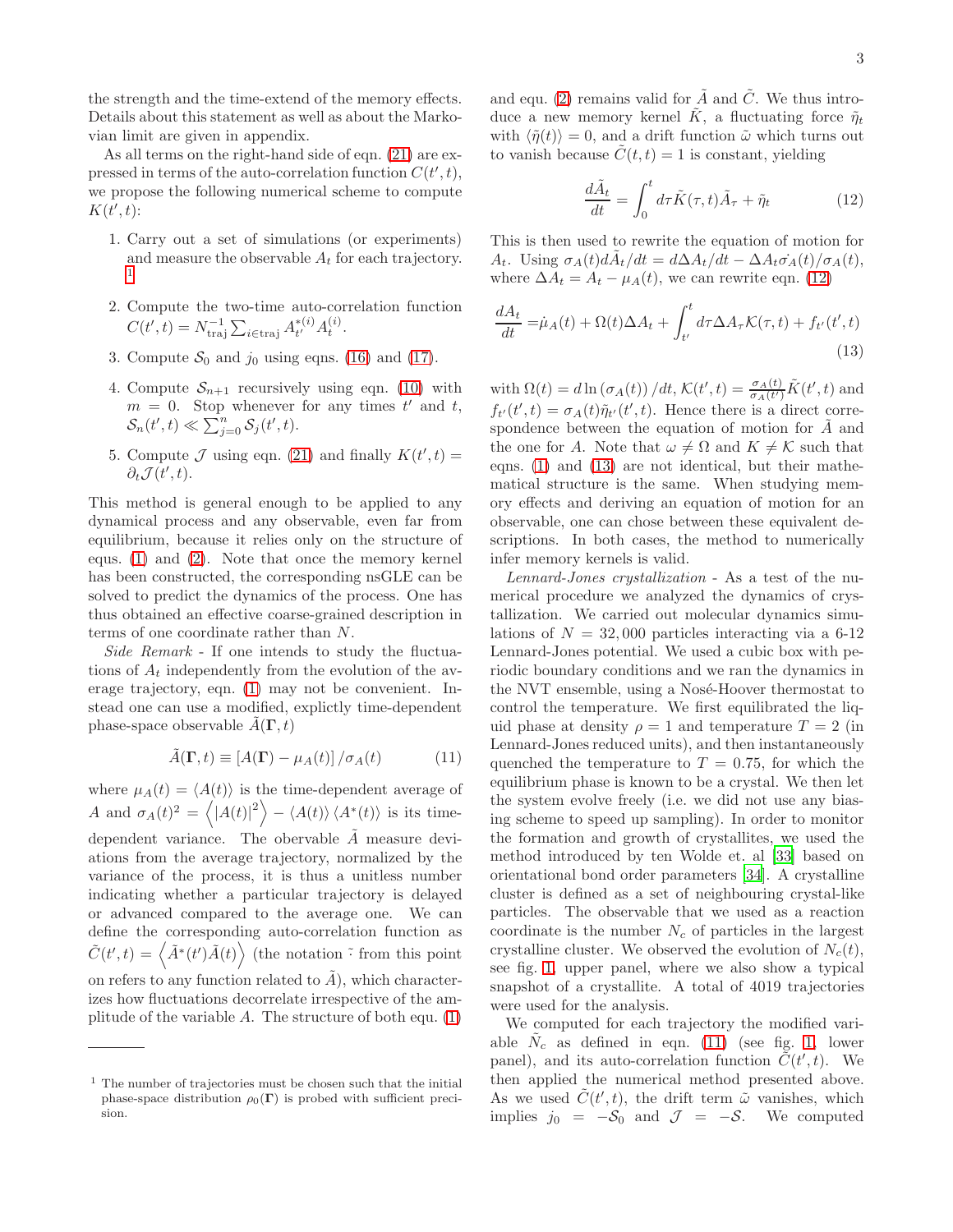

<span id="page-3-0"></span>FIG. 1. Evolution of the size of the largest cluster  $N_c$  (top), and its associated modified observable  $\tilde{N}_c$ , for several simulation trajectories. We also show an example snapshot of a crystallite surrounded by the liquid phase.

 $S_0(t',t) = \partial_{t'} \tilde{C}(t',t)$ , and we then iteratively ap-plied the recursion relation eq. [\(10\)](#page-1-2) with  $m = 0$ , i.e.  $\int_{t'}^{t} d\tau \mathcal{S}_0(t', \tau) \mathcal{S}_n(\tau, t) = \mathcal{S}_{n+1}(t', t)$ . We show in fig. [\(2\)](#page-3-1) the functions  $S_n$ , as well as the function  $\mathcal{J} = -\sum_n S_n$ . If the nucleation process were Markovian,  $\mathcal{J}$  would be a step function of t, constant for  $t < t'$  and  $t > t'$  and discontinuous at  $t = t'$ . Although we observe this discontinuity, the behaviour around  $t \neq t'$  is far from being constant. In addition, we note that  $\tilde{N}_c(t)$  vanishes for each trajectory in the limit  $t \to 0$ , which implies that  $S_0(t',t) \sim 0$  for  $t \to 0$ , and thus  $J(t',t) = -S(t',t) \sim 0$ for  $t \to 0$ . This is observed numerically, and suggests a non-trivial behaviour for the memory kernel  $K$  at short times. The algorithm needed 15 iterations in  $S$ to properly converge. The functions  $S_n(t',t)$  probe the behaviour of memory effects for different times. Each new order n presents extrema at increasing values of  $|t'-t|$ . The summation of all the orders results in the smooth function  $S = -\mathcal{J}$  (see fig. [2\)](#page-3-1).

We checked the validity of the function  $\mathcal J$  obtained in this way by using it as an input to compute the righthand side of eqn. [\(3\)](#page-1-1), and we compared the result to the left-hand side, i.e.  $\tilde{C}(t',t)$  itself. As shown in figure [3,](#page-4-23) the overlap is very good  $^2$  $^2$ . This test confirms that the method presented is able to reconstruct the dynamics of



<span id="page-3-1"></span>FIG. 2. Top :  $S_n(t',t)$  for  $0 \le n \le 4$  as well of their sum  $S(t',t) = \sum_{n} S_n(t',t) = -J(t',t)$ , as a function of t for a fixed  $t' = 150$ . J would be a step function of t in the Markovian case. Bottom: Memory kernel  $K(t', t)$  as a function of  $t'$ . We also show the values of the mean first passage times for different values of  $N_c$  as vertical lines. According to committor analysis the critical nucleus has  $N_c \approx 80$ , thus  $t = 100$  is in the induction time regime and  $t = 200$  in the growth regime.

a reaction coordinate, and that it can be used to develop numerical coarse-graining schemes for dynamics out of thermal equilibrium.

Once this check on  $\mathcal{J}(t',t)$  was performed, we computed its derivative with respect to t, yielding  $K(t', t)$ which is also shown in fig. [\(2\)](#page-3-1). In addition we show vertical lines indicating the mean first passage times for various values of  $N_c$ . A committor analysis of the trajectories showed that the critical crystallite contains ca. 80 particles. Hence we observe memory both, in the nucleation and in the growth regime. The average time needed for a particle to be attached to a cluster surface area of  $\sigma_{LJ}^2$  was  $\tau_{att} \simeq 5$  (in LJ units), which is about one order of magnitude smaller that the time extent

<span id="page-3-2"></span><sup>2</sup> The discrepancies at very short times are due to numerical errors in the computation of the derivative of  $\tilde{C}(t',t)$ . Due to the

initial vanishing width of the crystllite size distribution, the number of trajectories needed to eliminate statistical fluctuations at short times is very large. Here our aim is to demonstrate the validity of our method and not capture the details of the nucleation process, therefore we did not run additional simulations to resolve the early stage dynamics.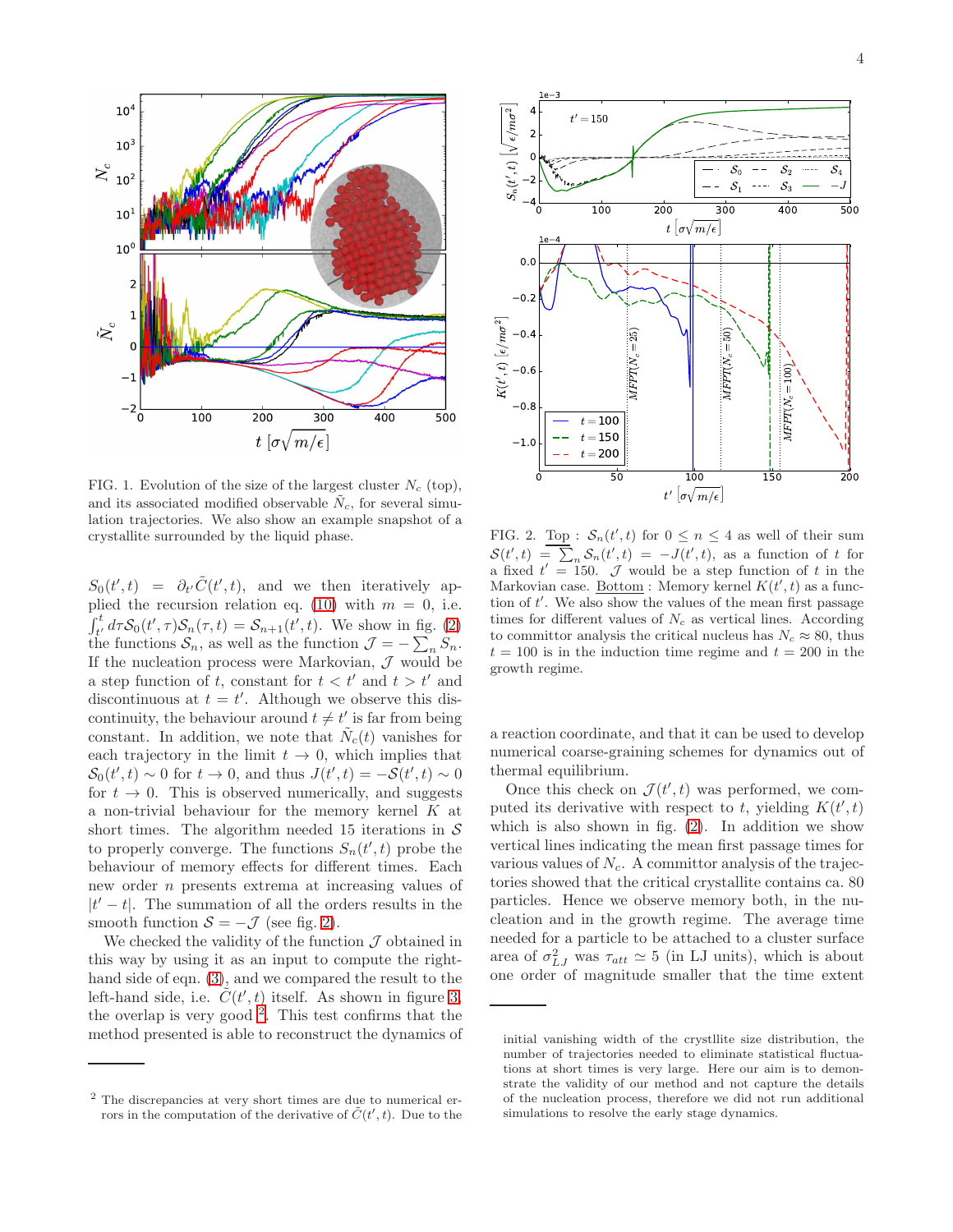

<span id="page-4-23"></span>FIG. 3. Auto-correlation function  $C(t', t)$  for various values of  $t'$  as a function of  $t$ . The solid lines are directly computed from the MD simulations, the dotted lines are the right-hand side of eqn. [\(3\)](#page-1-1), where  $\mathcal J$  is computed via the method presented. The overlap is nearly perfect.

of the memory kernel. We thus conclude that memory effects are not negligible in the Lennard-Jones crystallization process.

Conclusion - We have introduced a numerical method to construct memory kernels for any process for which the non stationary Generalized Langevin Equation is relevant, regardless of how far from equilibrium the system is. This procedure requires little computational effort and no modeling assumption since its only input is the two-time auto-correlation function of the observable under study. The method can also be applied to a modified version of the nsGLE, where the memory kernel and the fluctuating force contribute only to the fluctuations about the average of the observable of interest. We investigated the crystallization process as a proof of principle, and we have shown that the procedure allows to reconstruct the dynamics of the problem. In this particular example, we demonsrate that memory effects play a significant role for nucleation and growth dynamics.

Acknowledgement - We thank G. Stock for valuable feedback on the manuscript.

- <span id="page-4-0"></span>[1] B. Peters, Annual review of physical chemistry 67, 669 (2016).
- [2] M. A. Rohrdanz, W. Zheng, and C. Clementi, Annu. Rev. Phys. Chem. 64, 295 (2013).
- <span id="page-4-1"></span>[3] F. Sittel and G. Stock, J. Chem. Phys. 149, 150901 (2018).
- <span id="page-4-2"></span>[4] R. Zwanzig, Physical Review 124, 983 (1961).
- <span id="page-4-3"></span>[5] H. Mori, Progress of theoretical physics 33, 423 (1965).
- <span id="page-4-4"></span>[6] H. Grabert, Projection operator techniques in nonequi-

librium statistical mechanics, Vol. 95 (Springer, 1982).

- <span id="page-4-5"></span>[7] H. Meyer, T. Voigtmann, and T. Schilling, The Journal of chemical physics 150, 174118 (2019).
- <span id="page-4-6"></span>[8] H. Meyer, T. Voigtmann, and T. Schilling, The Journal of chemical physics 147, 214110 (2017).
- <span id="page-4-7"></span>[9] I. Huopaniemi, K. Luo, T. Ala-Nissila, and S.-C. Ying, The Journal of chemical physics 125, 124901 (2006).
- [10] I. Hörger, E. Velasco, J. Mingorance, G. Rivas, P. Tarazona, and M. Vélez, Physical Review E 77, 011902 (2008).
- [11] P. Espanol and H. Löwen, The Journal of chemical physics 131, 244101 (2009).
- [12] P. Shea and H. J. Kreuzer, Surface Science 605, 296  $(2011).$
- <span id="page-4-8"></span>[13] F. Knoch and T. Speck, New Journal of Physics 17, 115004 (2015).
- <span id="page-4-9"></span>[14] B. Peters and B. L. Trout, The Journal of chemical physics 125, 054108 (2006).
- [15] M. A. Rohrdanz, W. Zheng, M. Maggioni, and C. Clementi, The Journal of chemical physics 134, 03B624 (2011).
- [16] G. Pérez-Hernández, F. Paul, T. Giorgino, G. De Fabritiis, and F. Noé, The Journal of chemical physics 139, 07B604<sub>-1</sub> (2013).
- [17] B. Peters, Annual review of physical chemistry 67, 669 (2016).
- <span id="page-4-10"></span>[18] J. D. Chodera and F. Noé, Current opinion in structural biology 25, 135 (2014).
- <span id="page-4-11"></span>[19] R. Hegger and G. Stock, J. Comp. Phys. 130, 034106  $(2009)$
- [20] N. Schaudinnus, B. Bastian, R. Hegger, and G. Stock, Phys. Rev. Lett. 115, 050602 (2015).
- <span id="page-4-12"></span>[21] N. Schaudinnus, B. Lickert, M. Biswas, and G. Stock, J. Comp. Phys. 145, 184114 (2016).
- <span id="page-4-13"></span>[22] B. Schnurr, F. Gittes, F. MacKintosh, and C. Schmidt, Macromolecules 30, 7781 (1997).
- [23] A. V. Mokshin, R. M. Yulmetyev, and P. Hänggi, Physical review letters 95, 200601 (2005).
- [24] H. K. Shin, C. Kim, P. Talkner, and E. K. Lee, Chemical Physics 375, 316 (2010).
- <span id="page-4-14"></span>[25] A. Córdoba, J. D. Schieber, and T. Indei, Physics of Fluids 24, 073103 (2012).
- <span id="page-4-15"></span>[26] E. Darve, J. Solomon, and A. Kia, Proceedings of the National Academy of Sciences 106, 10884 (2009).
- [27] A. Carof, R. Vuilleumier, and B. Rotenberg, The Journal of chemical physics 140, 124103 (2014).
- <span id="page-4-16"></span>[28] Z. Li, H. S. Lee, E. Darve, and G. E. Karniadakis, The Journal of chemical physics 146, 014104 (2017).
- <span id="page-4-17"></span>[29] H. Lei, N. A. Baker, and X. Li, Proceedings of the National Academy of Sciences 113, 14183 (2016).
- <span id="page-4-18"></span>[30] L. Ma, X. Li, and C. Liu, The Journal of chemical physics 145, 204117 (2016).
- <span id="page-4-19"></span>[31] G. Jung, M. Hanke, and F. Schmid, Journal of chemical theory and computation 13, 2481 (2017).
- <span id="page-4-20"></span>[32] J.-P. Hansen and I. R. McDonald, *Theory of simple liq*uids (Elsevier, 1990).
- <span id="page-4-21"></span>[33] P. Rein ten Wolde, M. J. Ruiz-Montero, and D. Frenkel, The Journal of chemical physics 104, 9932 (1996).
- <span id="page-4-22"></span>[34] P. J. Steinhardt, D. R. Nelson, and M. Ronchetti, Physical Review B 28, 784 (1983).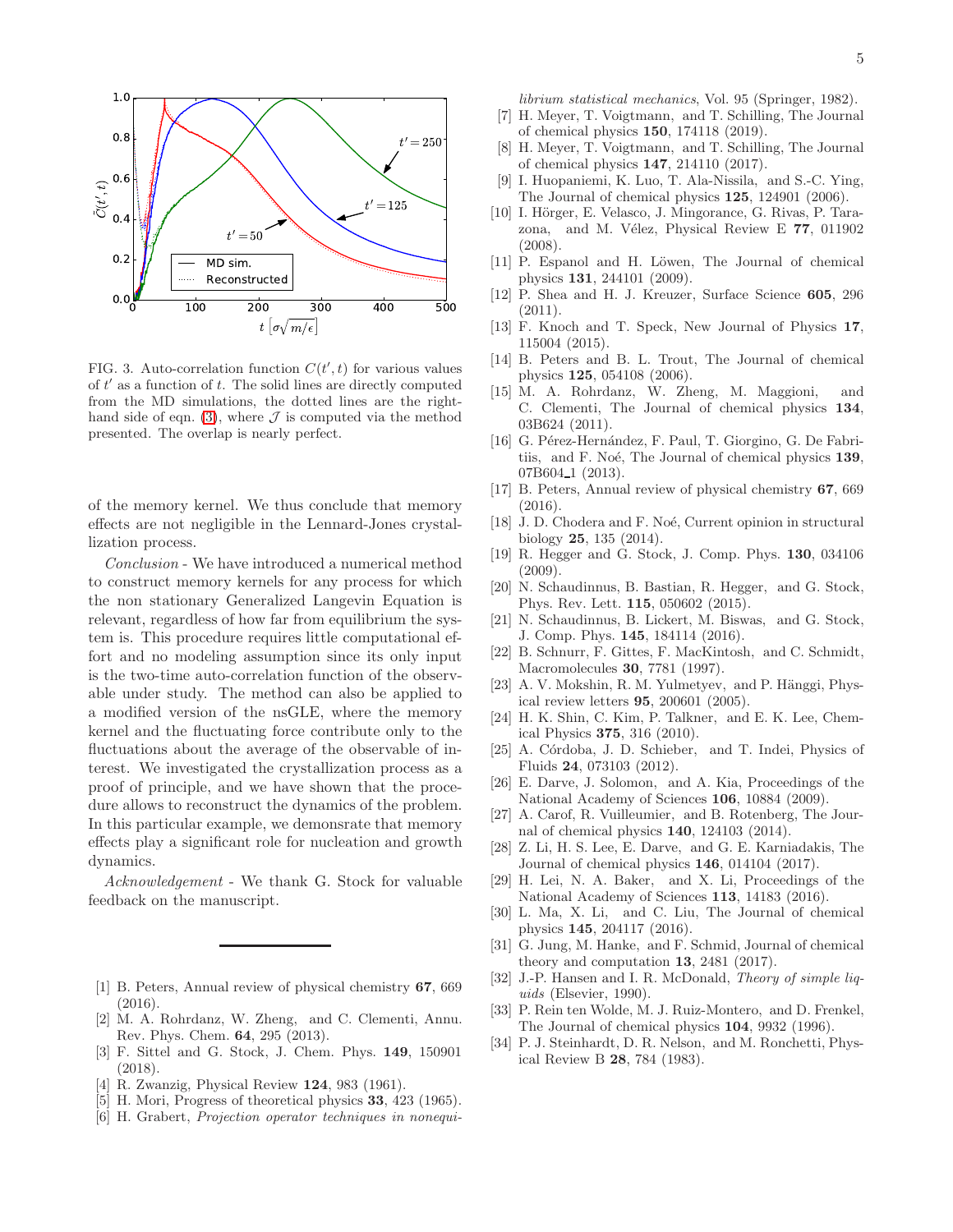

<span id="page-5-3"></span>FIG. 4. The function  $\epsilon(s)$  is clearly non-vanishing during the Lennard-Jones crystallization process. Non-Markovian features are stronger at short times than in the long-time limit.

## SUPPLEMENTAL MATERIAL

## Quantifying Non-Markovianity

To reconstruct the full memory kernel  $K(t',t)$  is an interesting way of assessing memory effects, however we can come up with a simpler measure of non-Markovianity. The Markovian limit is reached if  $K(t',t) = -\gamma(t)\delta(t'-t)$ , yielding  $C(t',t) =$  $C(t', t')e^{-\int_{t'}^{t} d\tau \gamma(\tau)}$  for any times  $t' < t$ . Therefore, for any time  $s \in [t', t]$  a Markovian process fulfills  $C(t',t) = C(t',s)C(s,t)$ . We test the validity of this decomposition by defining a unitless quantity  $\epsilon(s)$ :

$$
\epsilon(s) := \frac{1}{s(T-s)} \int_0^s dt' \int_s^T dt \left| 1 - \frac{C(t's)C(s,t)}{C(t',t)} \right|,
$$
\n(14)

where  $T$  is the total time of the process. For a given value of s,  $\epsilon(s)$  measures the deviation from the exponential decomposition at any point in the 2D-domain  $[0, s] \times [s, T]$  and averages over it. By definition,  $\epsilon(s)$ vanishes in the Markovian case. The dependence on s allows to quantify how non-Markovian behaviour evolves throughout the process. In fig. [4](#page-5-3) we show  $\epsilon(s)$  for the Lennard-Jones crystallization process, using  $\tilde{C}(t',t)$  as input.

## Details of the derivation for  $\mathcal{J}(t',t)$

We recall the starting point of our derivation for  $\mathcal{J}$ , that is

<span id="page-5-0"></span>
$$
\mathcal{J}(t',t) = j_0(t',t) + \int_{t'}^{t} d\tau \mathcal{S}_0(t',\tau) \mathcal{J}(\tau,t)
$$
 (15)

where we have defined

j0(t

$$
S_0(t',t) = C(t',t')^{-1} \partial_{t'} C(t',t)
$$
\n(16)

<span id="page-5-2"></span><span id="page-5-1"></span>
$$
i_0(t',t) = C(t',t')^{-1} \partial_{t'} \left[ C(t',t') - C(t',t) \right] \tag{17}
$$

By substituting  $\mathcal{J}(t, \tau)$  on the right-hand side of eq. [\(15\)](#page-5-0) by eq. [\(15\)](#page-5-0) itself, we obtain

$$
\mathcal{J}(t',t) = j_0(t',t) + \int_{t'}^{t} d\tau S_0(t',\tau) j_0(\tau,t) \n+ \int_{t'}^{t} d\tau S_0(t',\tau) \int_{\tau}^{t} d\tau' S_0(\tau,\tau') \mathcal{J}(\tau',t) \n= j_0(t',t) + \int_{t'}^{t} d\tau S_0(t',\tau) j_0(\tau,t) \n+ \int_{t'}^{t} d\tau' \left[ \int_{t'}^{\tau'} d\tau S_0(t',\tau) S_0(\tau,\tau') \right] \mathcal{J}(\tau',t) \n= j_0(t',t) + \int_{t'}^{t} d\tau S_0(t',\tau) j_0(\tau,t) \n+ \int_{t'}^{t} d\tau S_1(t',\tau) \mathcal{J}(\tau,t)
$$
\n(18)

<span id="page-5-4"></span>where we have defined  $S_1(t',t) = \int_{t'}^t d\tau S_0(t',\tau) S_0(\tau,t)$ . We can continue and insert eqn. [\(15\)](#page-5-0) into the right-hand side of eqn. [\(18\)](#page-5-4), and find

$$
\int_{t'}^{t} d\tau \mathcal{S}_1(t', \tau) \mathcal{J}(\tau, t) = \int_{t'}^{t} d\tau \mathcal{S}_1(t', \tau) j_0(\tau, t)
$$

$$
+ \int_{t'}^{t} d\tau \mathcal{S}_1(t', \tau) \int_{\tau}^{t} d\tau' \mathcal{S}_0(\tau, \tau') \mathcal{J}(\tau', t)
$$

$$
= \int_{t'}^{t} d\tau \mathcal{S}_1(t', \tau) j_0(\tau, t)
$$

$$
+ \int_{t'}^{t} d\tau' \left[ \int_{t'}^{\tau'} d\tau \mathcal{S}_1(t', \tau) \mathcal{S}_0(\tau, \tau') \right] \mathcal{J}(\tau', t)
$$

$$
= \int_{t'}^{t} d\tau \mathcal{S}_1(t', \tau) j_0(\tau, t) + \int_{t'}^{t} d\tau \mathcal{S}_2(t', \tau) \mathcal{J}(\tau, t) \tag{19}
$$

where we have defined  $S_2(t',t) = \int_{t'}^t d\tau S_1(t',\tau) S_0(\tau,t)$ . By defining more generally

$$
S_n(t',t) = \int_{t'}^t d\tau_1 \int_{t'}^{\tau_1} d\tau_2 \cdots \int_{t'}^{\tau_{n-1}} d\tau_n S_0(t',\tau_n) S_0(\tau_n,\tau_{n-1}) \cdots S_0(\tau_2,\tau_1) S_0(\tau_1,t)
$$
(20)